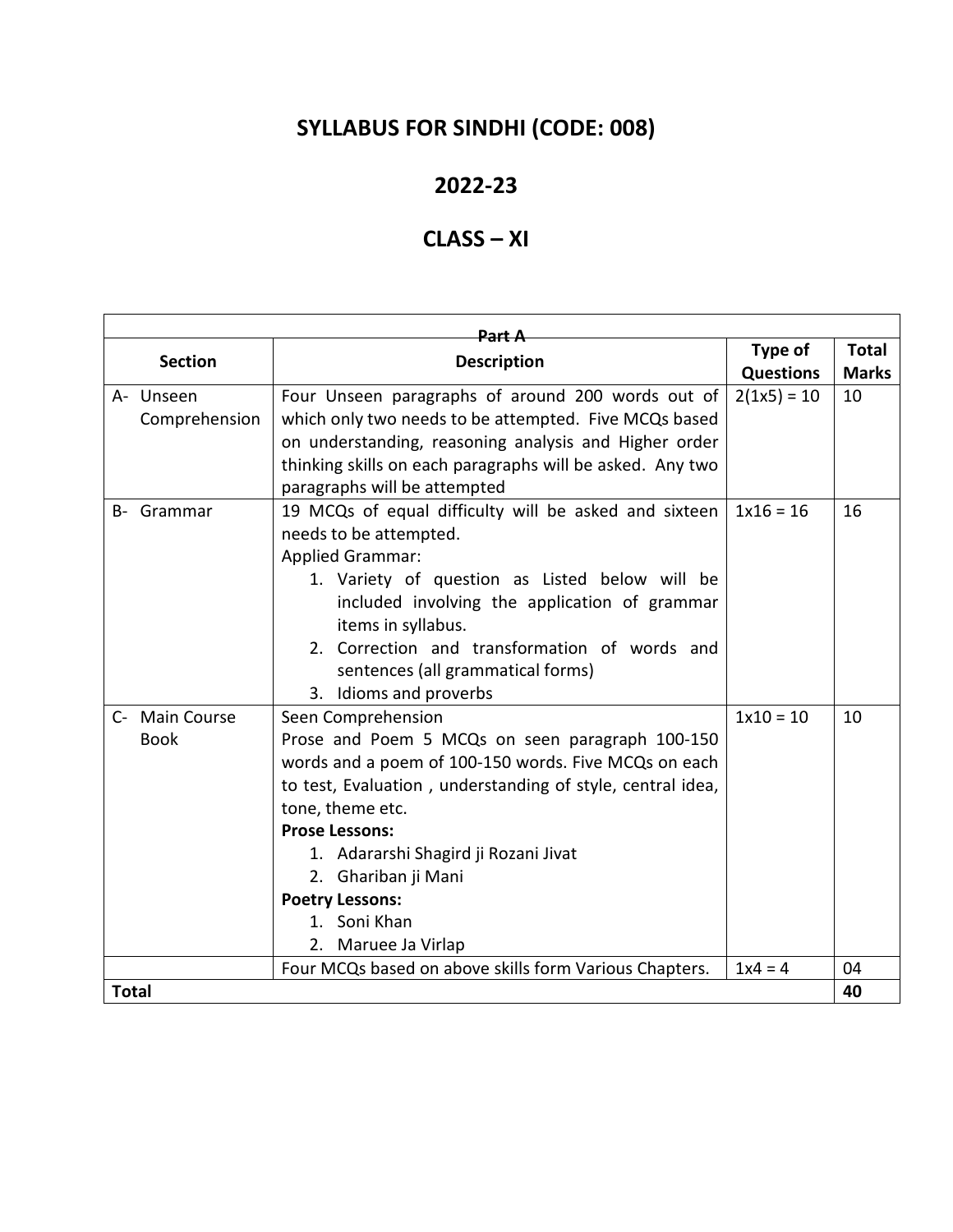| <b>Part B (Descriptive Type)</b> |                                       |                         |                              |  |  |
|----------------------------------|---------------------------------------|-------------------------|------------------------------|--|--|
| <b>Section</b>                   | <b>Description</b>                    | <b>Type of Question</b> | <b>Total</b><br><b>Marks</b> |  |  |
| Main Course Book                 | <b>Prose Lessons:</b>                 | May be Short Answer,    | 15                           |  |  |
|                                  | 1. Hatha je Porhie jo shaan           | Long Answer             |                              |  |  |
|                                  | 2. Sindhi Raag                        |                         |                              |  |  |
|                                  | 3. Pakhi Saunsar                      |                         |                              |  |  |
|                                  | 4. Nivrat                             |                         |                              |  |  |
|                                  | 5. Suhini Salah                       |                         |                              |  |  |
|                                  | <b>Poetry Lessons:</b>                |                         | 10                           |  |  |
|                                  | 1. Gazal                              |                         |                              |  |  |
|                                  | 2. Pritam ji Aasa                     |                         |                              |  |  |
|                                  | 3. Bahar Indo                         |                         |                              |  |  |
| <b>Creative Writing</b>          | Essay writing on topical subjects and | Long Answer             | 10                           |  |  |
|                                  | personalities (200 words).            |                         |                              |  |  |
|                                  | Letter writing (Personal)             |                         | 05                           |  |  |
| <b>Total</b>                     |                                       |                         | 40                           |  |  |

#### **Prescribed Text Books:**

- 1. Sindhi Ratanmala Part III (1994 Edition) Devanagari Script (Edited by Deepchandra Trilok Chand and Goverdhan Mahaboobani) Bharati Sunder Sahitya Publishing House, Nawab ka Bera, Ajmer.
- 2. Choonda Sindhi Istalaha ain Pahaka by Mrs. Usha Saraswat.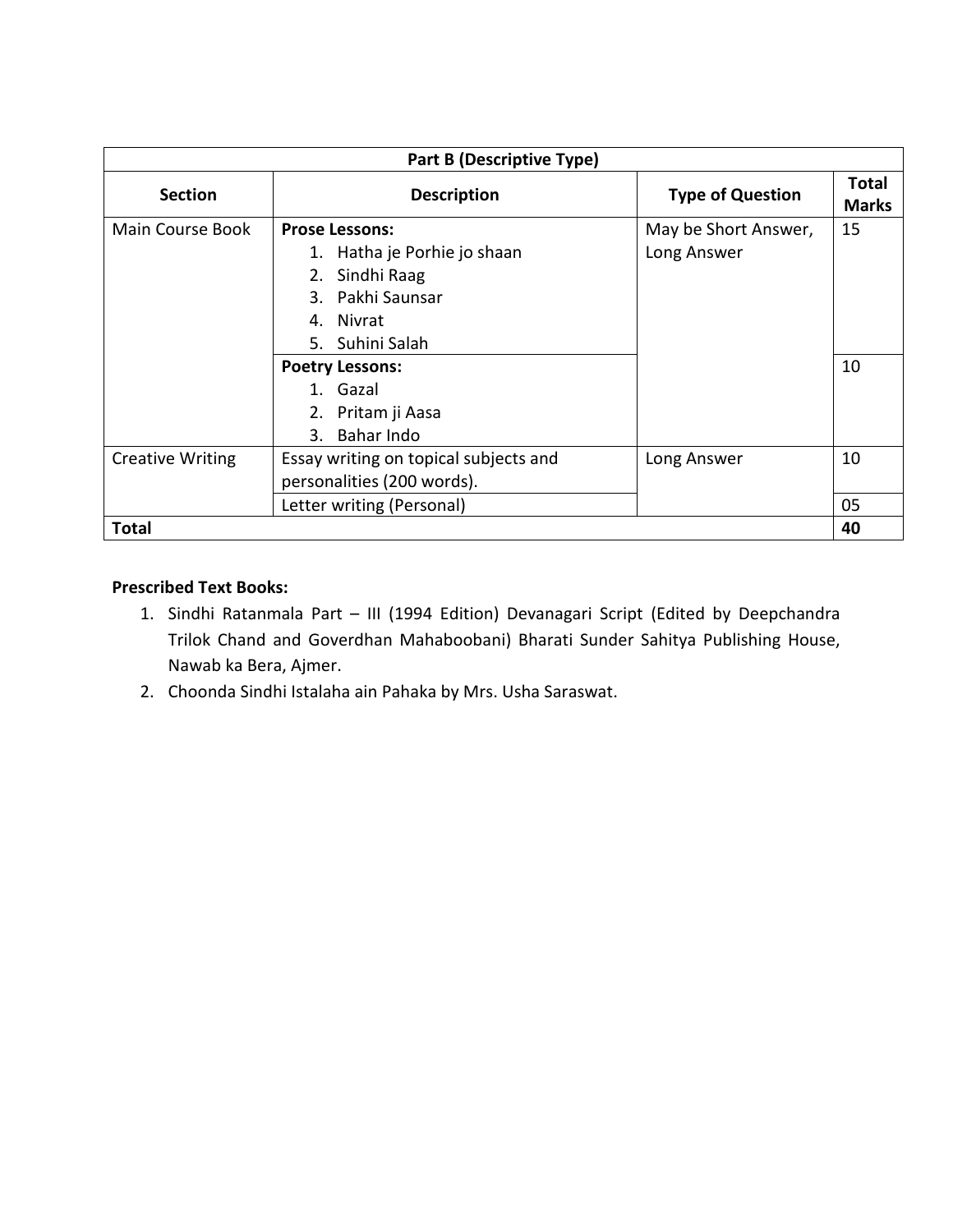# **SYLLABUS FOR SINDHI (CODE: 008)**

### **2022-23**

### **CLASS – XII**

| <del>Part A</del> |  |                                                            |                  |              |  |  |
|-------------------|--|------------------------------------------------------------|------------------|--------------|--|--|
| <b>Section</b>    |  | <b>Description</b>                                         | Type of          | <b>Total</b> |  |  |
|                   |  |                                                            | <b>Questions</b> | <b>Marks</b> |  |  |
| A- Unseen         |  | Four Unseen paragraphs of around 200 words out of          | $2(1x5) = 10$    | 10           |  |  |
| Comprehension     |  | which only two needs to be attempted. Five MCQs based      |                  |              |  |  |
|                   |  | on understanding, reasoning analysis and Higher order      |                  |              |  |  |
|                   |  | thinking skills on each paragraphs will be asked. Any two  |                  |              |  |  |
|                   |  | paragraphs will be attempted                               |                  |              |  |  |
| B- Grammar        |  | 19 MCQs of equal difficulty will be asked and sixteen      | $1x16 = 16$      | 16           |  |  |
|                   |  | needs to be attempted.                                     |                  |              |  |  |
|                   |  | 1. Prosody: Doha, Soratha, Rola, Chaupai and               |                  |              |  |  |
|                   |  | Kundali.                                                   |                  |              |  |  |
|                   |  | 2. Figures of speech: Anuprasa, Slesha, Yamaka,            |                  |              |  |  |
|                   |  | Upama, Rupaka.                                             |                  |              |  |  |
|                   |  | 3. Forms of Literature: Novel, Short Story, Essay,         |                  |              |  |  |
|                   |  | Drama, Poetry.                                             |                  |              |  |  |
| C- Main Course    |  | Seen Comprehension                                         | $1x10 = 10$      | 10           |  |  |
| <b>Book</b>       |  | Prose and Poem 5 MCQs on seen paragraph 100-150            |                  |              |  |  |
|                   |  | words and a poem of 100-150 words. Five MCQs on each       |                  |              |  |  |
|                   |  | to test, Evaluation, understanding of style, central idea, |                  |              |  |  |
|                   |  | tone, theme etc.                                           |                  |              |  |  |
|                   |  | <b>Prose Lessons:</b>                                      |                  |              |  |  |
|                   |  | 1. Kudarat-ain-Kadir-Bhojaraj Nagrani                      |                  |              |  |  |
|                   |  | 2. Sindhi<br>Sahita ja Char Thambha-Mangaram               |                  |              |  |  |
|                   |  | Malkani                                                    |                  |              |  |  |
|                   |  | <b>Poetry Lessons:</b>                                     |                  |              |  |  |
|                   |  | 1. Marui-Shah Latif                                        |                  |              |  |  |
|                   |  | 2. Dahakau-Parasram Ziya                                   |                  |              |  |  |
|                   |  | Four MCQs based on above skills form Various Chapters.     | $1x4 = 4$        | 04           |  |  |
| <b>Total</b>      |  |                                                            |                  | 40           |  |  |